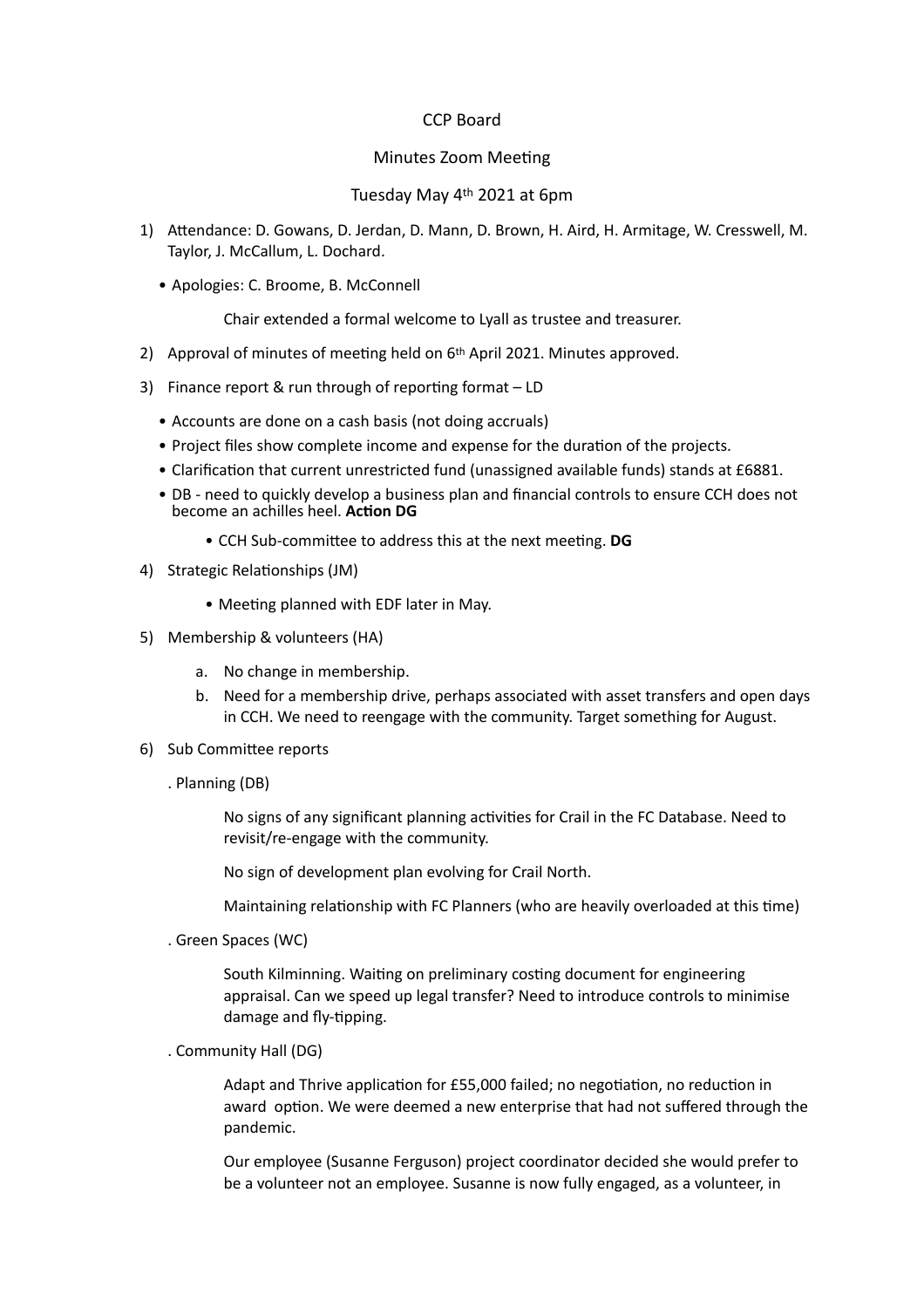looking after the East Neuk Festival, Election and reaching out to the next wedding couple. Recruiting has restarted and has brought in some very interesting candidates.

First heating bill was £300, maintaining the hall at 10C.

Kitchen Funding; Fife Environment Trust had originally offered £16,500 but once they studied the tender they reduced the offer to £13,388, they will not fund White Goods. This along with higher than anticipated professional fees leads to a shortfall of £4,853. Options to mitigate this; applying to FC for support from Community Planning Budget, Ribbonfield Trust and Helen Main Trust. Co-op fund may produce up to £7,000 by November. Scottish Land Funding left a surplus of £9,637, due to lower insurance cost and roof repairs we do not need to undertake now. Fife Environment Trust has not closed out the offer process yet. We are engaged with the contractor, a pre-contract meeting has been held so we need to commit soonest. Planning permission is still outstanding. Expect offer letter from FET in the 5th.

Trustees asked if supportive to proceed. All in favour, once FET award is complete.

- 7) Further asset transfers
	- a. Kilminning South (DG) should complete week beginning 17th May.
	- b. Westbraes (DB) MyParks Scotland crowdfunding would significantly impact CCP income, as they would keep all Gift Aid. DB expressed concern that this land is not a strategic benefit for the whole of Crail, it is reaction to a resident acquiring some greenspace. Question about what happens if there is a shortfall crowdfunding the £4,000. The greenspace is not a destination like some of our other acquisitions or on a standard path (apart from the narrow strip at the front).
		- Agreement to seek further assurance that the community will financially support the acquisition, with more defined evidence. **Action DJ**
- 8) Fundraising Wormiston
	- Proposal to plan an Open Day at Wormiston in early August. Meeting to be scheduled later in May after James' return. Action **JM/DJ**
- 9) Community Projects
	- . Victoria Gardens (DJ) Strong volunteer participation. Composting setup installed last week.

. Memorial tree planting (DJ/DG) - Phillipa Mitchell is working on a visual concept. Action lies with Community Council.

. Carbon neutral Crail – (WC) - no update.

. Youth Worker - (DG/DJ) - Taking step back with amount of work involved in CCH, taking another employee without a structure or someone to direct/supervise is a step too far, at this time. We will definitely revisit in the future.

. Dementia Challenge – (MT) - There is clear challenge in Crail with many elderly experiencing excessive isolation. Can CCP and the church work together to help restart activities that will pull in this part of the community. **Action HA and MT.**